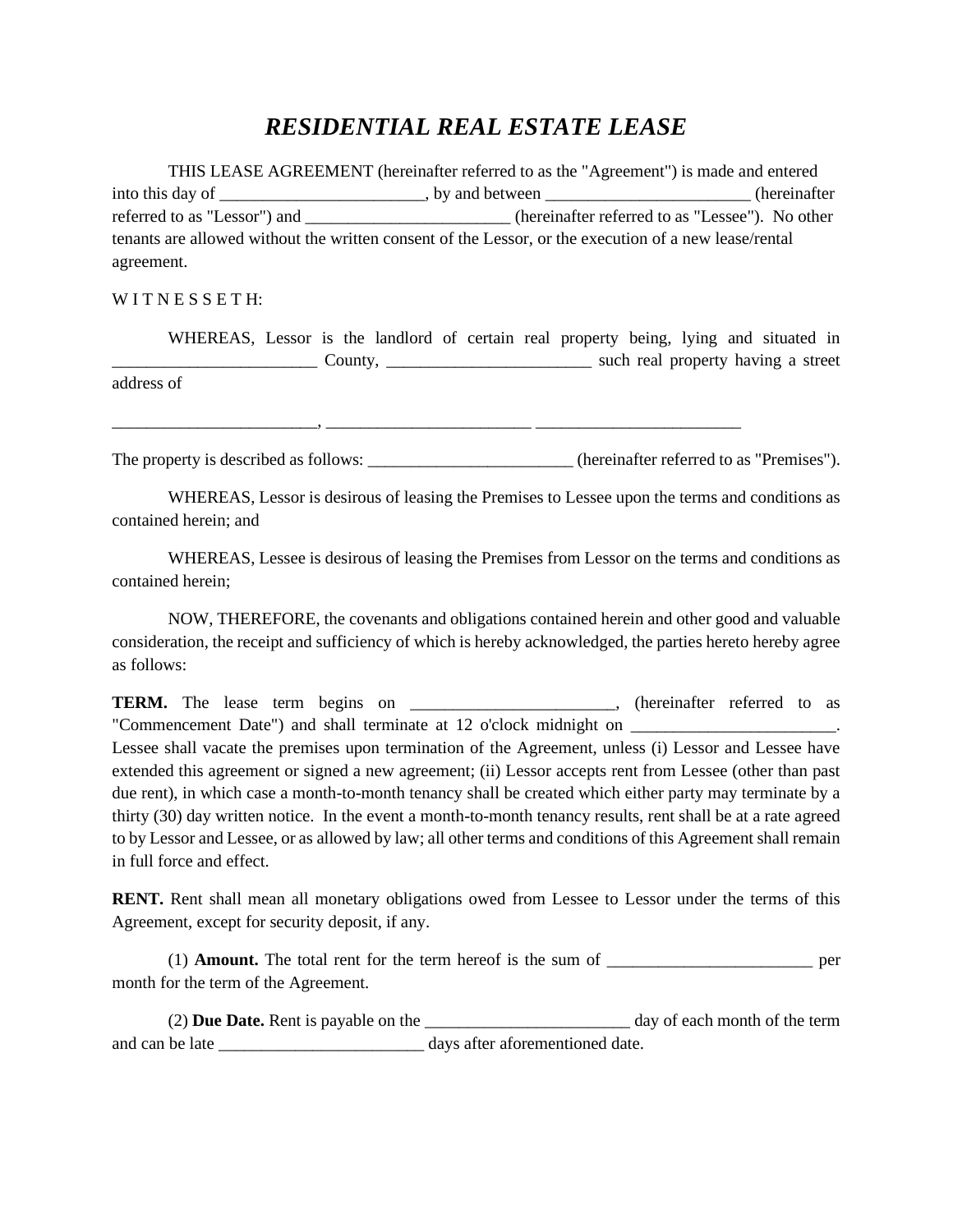(3) **Commencement Date.** Rent for the period beginning on the Commencement Date is due no later than seven (7) days prior to the commencement date. All other payments are to be paid as set forth in the Rent Section, paragraphs (1) and (2) above.

(4) **Early Termination.** In the event of early termination, Lessee is required to pay \_\_\_\_\_\_\_\_\_\_\_\_\_\_\_\_\_\_\_\_\_\_\_\_, or the remaining balance of the lease agreement, whichever is less, as an early termination fee.

(5) **Payment Information.** All such payments shall be made to Lessor at Lessor's address listed here: \_\_\_\_\_\_\_\_\_\_\_\_\_\_\_\_\_\_\_\_\_\_\_\_, \_\_\_\_\_\_\_\_\_\_\_\_\_\_\_\_\_\_\_\_\_\_\_\_, \_\_\_\_\_\_\_\_\_\_\_\_\_\_\_\_\_\_\_\_\_\_\_\_

or any other location subsequently specified by Lessor in writing to Lessee, on or before the due date and without demand. If any payment is returned for non-sufficient funds, stop payment, or account closure by Lessee's bank, the Lessor may charge appropriate fees, as detailed in the Late Charge Section below.

**DAMAGE TO PREMISES.** If, by no fault of Lessee, Premises are totally or partially damaged or destroyed by fire, earthquake, flood, storm, accident, civil commotion, or other unavoidable cause so as to render the Premises totally or partially uninhabitable, either Lessor or Lessee may terminate this Agreement by giving the other written notice. Rent shall be prorated on the date the premises became totally or partially uninhabitable. The prorated amount shall be the current monthly Rent prorated on a thirty (30) day period. If the Agreement is not terminated, Lessor shall promptly repair the damage, and Rent shall be reduced based on the extent to which the damage interferes with Lessee's reasonable use of the Premises. If damage occurs as a result of an act of Lessee or Lessee's guests, only Lessor shall have the right of termination, and no reduction in Rent shall be made.

**INSURANCE:** Lessee's or guests' personal property and vehicles are not insured by Lessor against loss or damage due to fire, theft, vandalism, rain, water, criminal or negligent acts of others, or any other cause. Lessee is advised to carry Lessee's own insurance (Renter's Insurance) to protect Lessee from any such loss or damage. Lessee shall comply with any requirement imposed on Lessee by Lessor's insurer to avoid: (i) an increase in Lessor's insurance premium (or Lessee shall pay for the increase in premium); or (ii) loss of insurance.

The Lessor is responsible for paying and maintaining the following Rental Property taxes and insurances:

**LATE CHARGE.** Lessee acknowledges that late payment of Rent may cause Lessor to incur costs and expenses, the exact amount of which is extremely difficult and impractical to determine. These costs may include but are not limited to: processing, enforcement, accounting expenses and late charges imposed on the Lessor. Partial payments are not accepted. In the event that any payment required to be paid by Lessee hereunder is not made within \_\_\_\_\_\_\_\_\_\_\_\_\_\_\_\_\_\_\_\_\_\_\_\_ days, Lessee shall pay to Lessor, in addition to such payment or other charges due hereunder, a "late fee" in the amount of \_\_\_\_\_\_\_\_\_\_\_\_\_\_\_\_\_\_\_\_\_\_\_\_\_\_\_\_\_\_\_\_. Late fees are deemed additional Rent.

**RETURNED CHECKS.** Lessee acknowledges that the issuance of a returned check may cause Lessor to incur additional costs and expenses, the exact amount of which is extremely difficult and impractical to determine. If any payment is returned by the financial institution, for any reason, Lessor may require all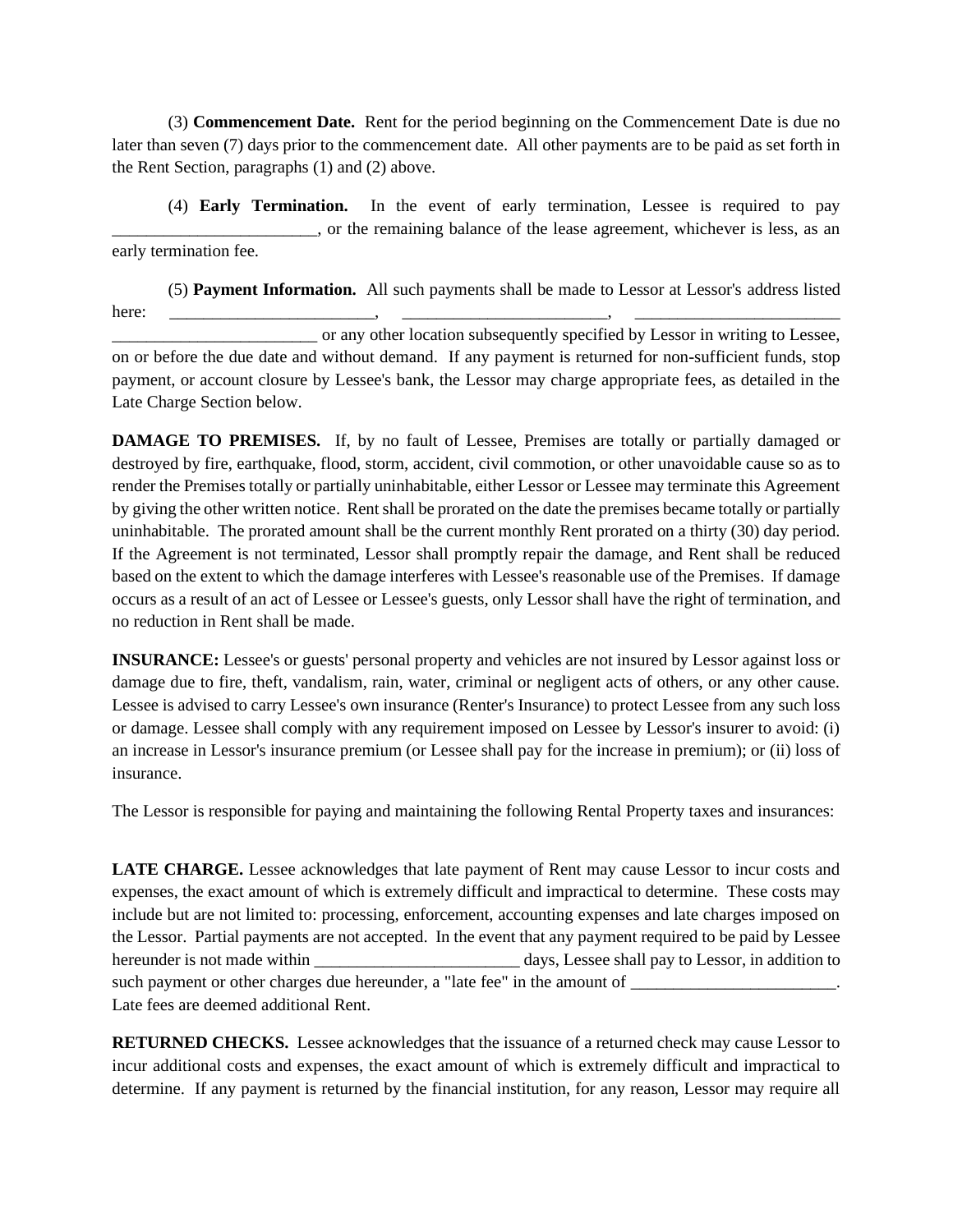future payments to be made in cash or by certified check. In addition, Lessee shall pay a **Example 2.1** returned check fee. All fees, late fees, and service charges incurred by the Lessee as well as any expenses including reasonable attorney's fees incurred by Lessor in instituting and prosecuting any actions by reason of any default of Lessee hereunder shall be deemed to be additional rent and shall be due from Lessee to Lessor immediately following the incurring of the respective expenses, the nonpayment of which shall be a breach of this agreement for nonpayment of rent.

**USE OF PREMISES.** The Premises shall be used and occupied by Lessee and Lessee's immediate family, consisting of  $\qquad \qquad \text{people, exclusively, and no part of the Premises shall be used}$ at any time during the term of this Agreement by Lessee for the purpose of carrying on any business, profession, or trade of any kind, or for any purpose other than as a private dwelling. Lessee shall not allow any other person, other than Lessee's immediate family or transient relatives and friends who are guests of Lessee, to use or occupy the Premises without first obtaining Lessor's written consent to such use. Lessee shall comply with any and all laws, ordinances, rules and orders of any and all governmental or quasigovernmental authorities affecting the cleanliness, use, occupancy and preservation of the Premises.

**HOUSEHOLD MEMBERS AND GUESTS.** Any additions to the household members named on the lease, including live-in aides and foster children, but excluding natural births, require the advance written approval of the Lessor. Such approval will be granted only if the new family members pass the Lessor's screening criteria and a unit of the appropriate size is available. Permission to add live-in aides and foster children shall not be unreasonably refused. Lessee agrees not to have the same overnight guest that has not passed the Lessor's screening criteria for more than \_\_\_\_\_\_\_\_\_\_\_\_\_\_\_\_\_\_\_\_\_\_\_\_ consecutive nights, and no more than a total of \_\_\_\_\_\_\_\_\_\_\_\_\_\_\_\_\_\_\_\_\_\_\_\_ nights per year.

**CONDITION OF PREMISES.** Lessee stipulates, represents and warrants that Lessee has examined the Premises, and that they are at the time of this Lease in good order, repair, and in a safe, clean and leasable condition. Lessee has examined and determined that all appliances and fixtures, if any, including smoke detector(s), are clean and in operable condition, within one month of move-in.

**KEYS; LOCKS.** The Lessee shall be issued \_\_\_\_\_\_\_\_\_\_\_\_\_\_\_\_\_\_\_\_\_\_\_\_\_ keys to the property and \_\_\_\_\_\_\_\_\_\_\_\_\_\_\_\_\_\_\_\_\_\_\_\_ keys to the mailbox by the Lessor at the signing of this Agreement. In the event the Lessee loses the keys that were issued at the signing of this agreement and the Lessee requests more keys from the Lessor, the Lessee will be required to pay in advance \_\_\_\_\_\_\_\_\_\_\_\_\_\_\_\_\_\_\_\_\_\_\_\_ per key requested.

(1)**Lock Out.** There will be a \_\_\_\_\_\_\_\_\_\_\_\_\_\_\_\_\_\_\_\_\_\_\_\_\_\_\_ charge for the second and each subsequent time Lessor is called to let any of the Lessees into the Premises, whatever the reason. The charge to unlock your door is \_\_\_\_\_\_\_\_\_\_\_\_\_\_\_\_\_\_\_\_\_\_\_\_ After Hours.

(2)**Re-Keys Existing Locks.** In the event Lessee re-keys existing locks or opening devices, Lessee shall immediately deliver copies of all keys to Lessor. Lessee shall pay all costs and charges related to loss of any keys or opening devices. Lessee may not remove locks, even if installed by Lessee.

**ASSIGNMENT AND SUB-LETTING.** Lessee shall not assign this Agreement, or sub-let or grant any license to use the Premises or any part thereof without the prior written consent of Lessor. Unless such consent is obtained, any assignment, transfer or subletting of Premises or this Agreement or tenancy, by voluntary act of Lessee, operation of law or otherwise, shall, at the option of Lessor, terminate this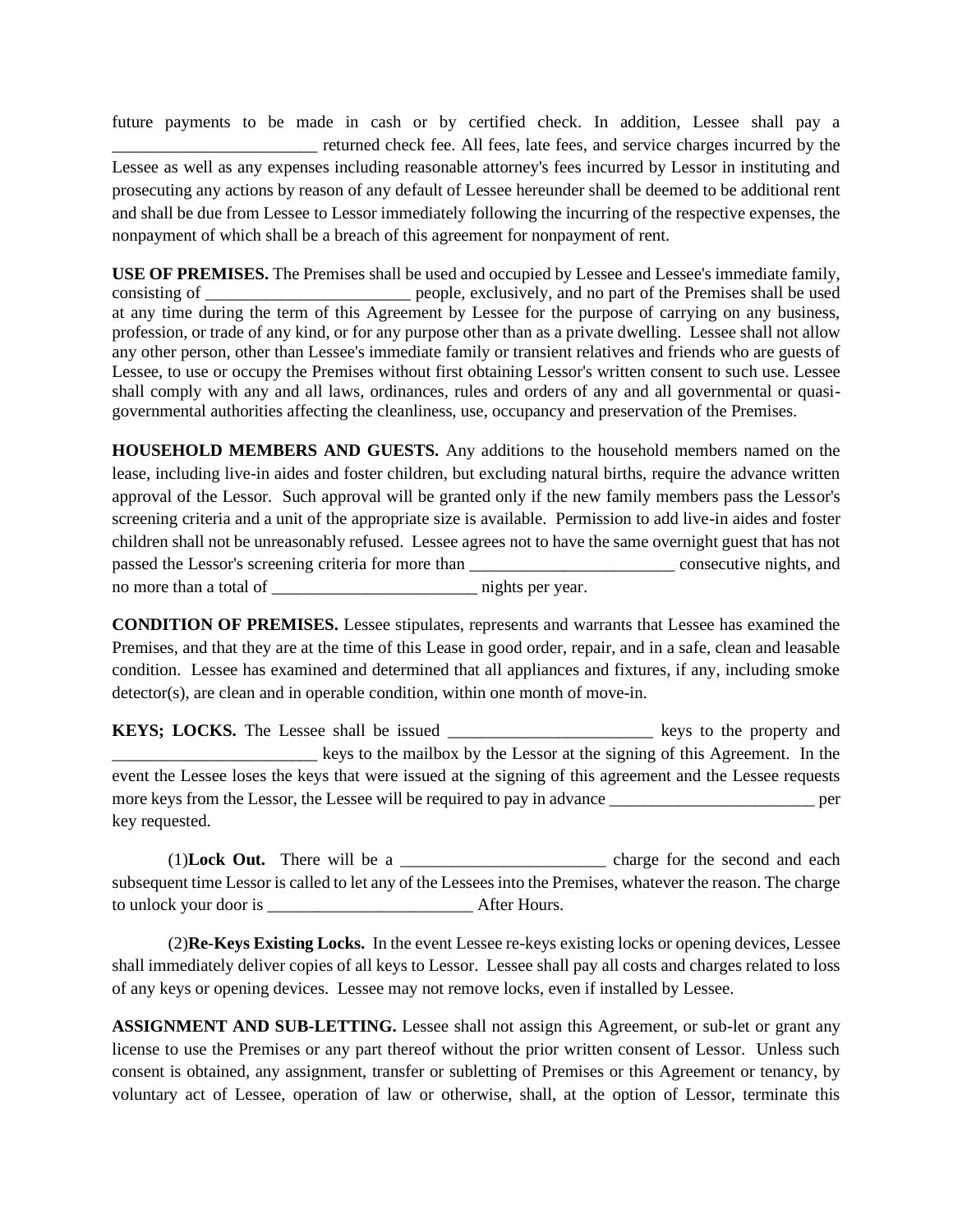Agreement. Any proposed assignee, transferee or sub-lessee shall submit to Lessor an application and credit information for Lessor's approval and, if approved, sign a separate written agreement with Lessor and Lessee. Lessor's consent one such assignment, sub-letting or license shall not be construed as consent to any subsequent assignment, transfer or sublease and does not release Lessee or Lessee's obligations under this Agreement. An assignment, sub-letting or license without the prior written consent of Lessor or an assignment or sub-letting by operation of law shall be absolutely null and void and shall, at Lessor's option, terminate this Agreement.

**ALTERATIONS AND IMPROVEMENTS**. Lessee shall make no alterations to the buildings or improvements on the Premises or construct any building or make any other improvements on the Premises without the prior written consent of Lessor. Any and all alterations, changes, and/or improvements built, constructed or placed on the Premises by Lessee shall, unless otherwise provided by written agreement between Lessor and Lessee, be and become the property of Lessor and remain on the Premises at the expiration or earlier termination of this Agreement. Lessor may charge Lessee for restoration of the Premises to the condition it was in prior to any alterations/improvements. Lessee shall not make any repairs, alternations, or improvements in or about the Premises including: painting, wallpapering, adding or changing locks, installing antenna or satellite dish(es), placing signs, displays or exhibits, or using screws, fastening devices, large nails or adhesive materials. Lessor shall not be responsible for costs of alternations or repairs made by Lessee. Lessee shall not deduct from Rent the costs of any repairs, alternations or improvements and any deduction made by Lessee shall be considered unpaid Rent.

**NON-DELIVERY OF POSSESSION.** Lessee is not in position of the Premises. In the event Lessor cannot deliver possession of the Premises to Lessee upon the Commencement Date, such Date shall be extended to the date on which possession is made available to Lessee. If non-delivery of possession is through no fault of Lessor or its agents, then Lessor or its agents shall have no liability, but the rental herein provided shall abate until possession is given. Lessor or its agents shall have thirty (30) days in which to give possession, and if possession is tendered within such time, Lessee agrees to accept the demised Premises and pay the rental herein provided from that date. In the event possession cannot be delivered within such time, through no fault of Lessor or its agents, then Lessee may terminate this Agreement by giving written notice to Lessor, and Lessee shall be refunded all Rent and security deposit paid. Possession is deemed terminated when Lessee has returned all keys to the Premises to Lessor.

**HAZARDOUS MATERIALS.** Lessee shall not keep on the Premises any item of a dangerous, flammable or explosive character that might unreasonably increase the danger of fire or explosion on the Premises or that might be considered hazardous or extra hazardous by any responsible insurance company.

**LEAD-BASED PAINT DISCLOSURE.** This property built before 1978. Housing built before 1978 may contain lead-based paint. Lead paint, paint chips and dust can cause health hazards if not managed properly. Lead exposure is especially harmful to young children and pregnant women. Before renting pre-1978 housing, Lessors must disclose the presence of lead-based paint hazards in the dwelling. Renters must also receive a federally-approved pamphlet on lead poisoning prevention.

**UTILITIES.** THE SET SHALL SHALL BE RESPONSIBLE FOR A PAYING A PAYING STATES. services required on the Premises.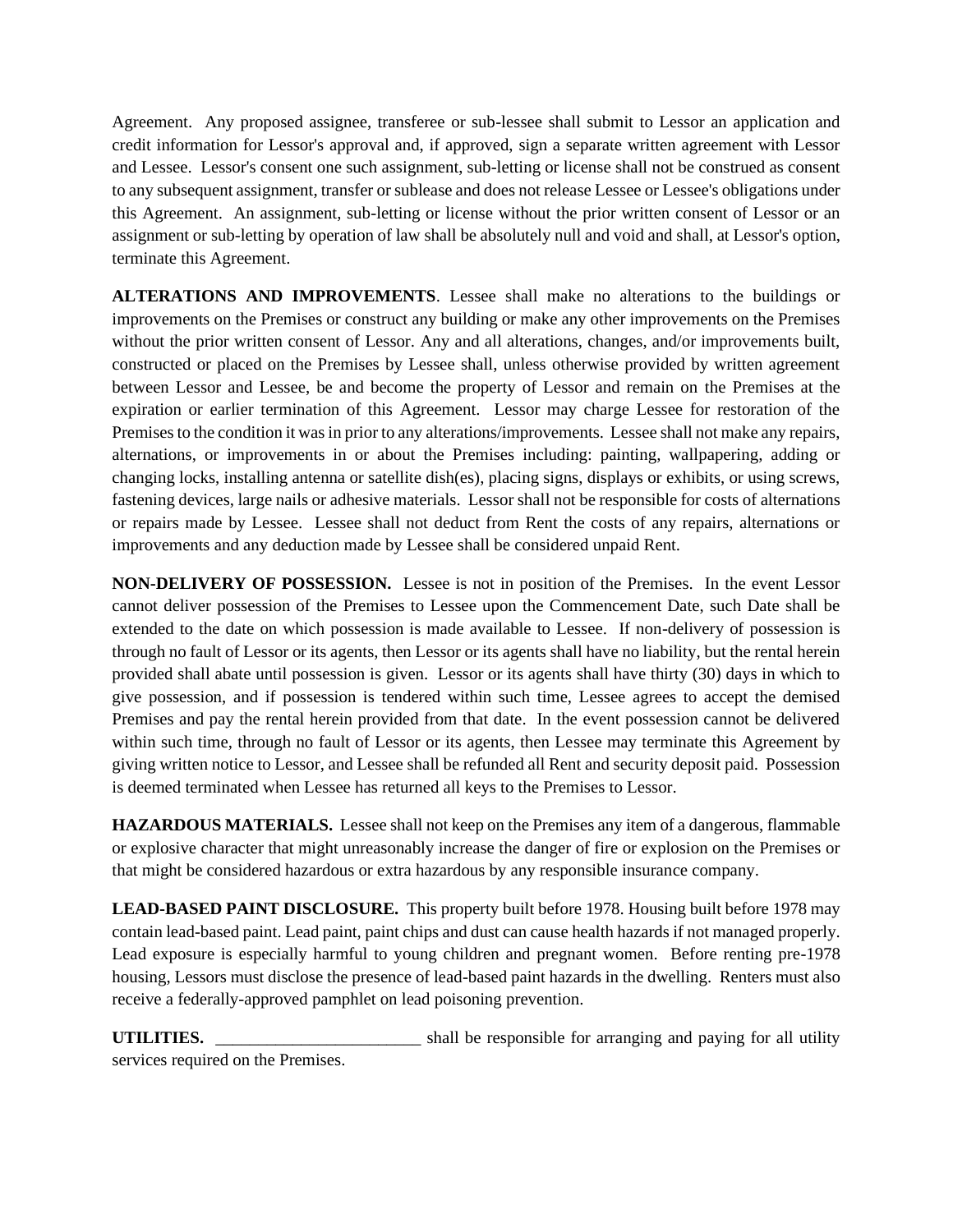**STORAGE.** Storage is permitted as follows: Lessee shall store only personal property Lessee owns, and shall not store property claimed by another or in which another has any right, title or interest. Lessee shall not store any improperly packaged food or perishable goods, flammable materials, explosives, hazardous waste or other inherently dangerous material, or illegal substances.

**VEHICLES/PARKING.** Parking is permitted as follows: Parking is to be used only for properly licensed and operable motor vehicle. NO trailers, boats, campers, recreational vehicles, busses, trucks or unregistered vehicles are to be brought on the premises. NO parking or driving on the property lawn or neighbor's lawns or driveway is permitted. Any cars found parked on the lawn will be towed at Lessee's expense. Parking space is to be kept clean and cars must be parked in an orderly fashion. Mechanical work or storage of inoperable vehicles in not permitted in garage or parking space or elsewhere on the Premises. The Lessor, at the Lessees expense, may remove disabled vehicles and unregistered vehicles at any time. NO vehicle maintenance may be performed on the property (i.e. oil changes, brake changes, etc.). Town parking restrictions must be followed.

**NEIGHBORHOOD CONDITIONS.** Lessee is advised to satisfy Lessee's self as to neighborhood or area conditions, including: schools, proximity and adequacy of law enforcement, crime statistics, proximity of registered felons or offenders, fire protection, other governmental services, availability, adequacy and cost of any speed-wired, wireless internet connections or other telecommunications or other technology services and installations, proximity to commercial, industrial or agricultural activities, existing and proposed transportation, construction and development that may affect noise, view, or traffic, airport noise, noise or odor from any source, wild and domestic animals, other nuisances, hazards, or circumstances, cemeteries, facilities and condition of common areas, conditions and influences of significance to certain cultures and/or religions, and personal needs, requirements and preferences of Lessee.

**TEMPORARY RELOCATION.** Subject to local law, Lessee agrees, upon demand of Lessor, to temporarily vacate Premises for a reasonable period, to allow for fumigation (or other methods) to control wood destroying pests or organisms, or other repairs to Premises. Lessee agrees to comply with all instructions and requirements necessary to prepare Premises to accommodate pest control, fumigation or other work, including bagging or storage of food and medicine, and removal of perishables and valuables.

**INSPECTION OF PREMISES.** Lessor and Lessor's agents shall have the right at all reasonable times during the term of this Agreement and any renewal thereof to enter the Premises for the purpose of inspecting the Premises and all buildings and improvements thereon. And for the purposes of making any necessary or agreed repairs, decorations, additions or alterations as may be deemed appropriate by Lessor for the preservation of the Premises or the building. Lessor and its agents shall further have the right to exhibit the Premises and to display the usual "for sale", "for rent" or "vacancy" signs on the Premises at any time within forty-five (45) days before the expiration of this Lease. The right of entry shall likewise exist for the purpose of removing placards, signs, fixtures, alterations or additions, but do not conform to this Agreement or to any restrictions, rules or regulations affecting the Premises.

(1) **Notice.** Lessor and Lessee agree that 24-hour written notice shall be reasonable and sufficient notice except as follows: 48-hour written notice to conduct an inspection of the Premises prior to the Lessee moving out, unless the Lessee waives the right to such notice. Notice may be given orally to show the Premises to actual or prospective purchasers provided Lessee has been notified in writing within 120 days preceding the oral notice that the Premises are for sale and that oral notice may be given to show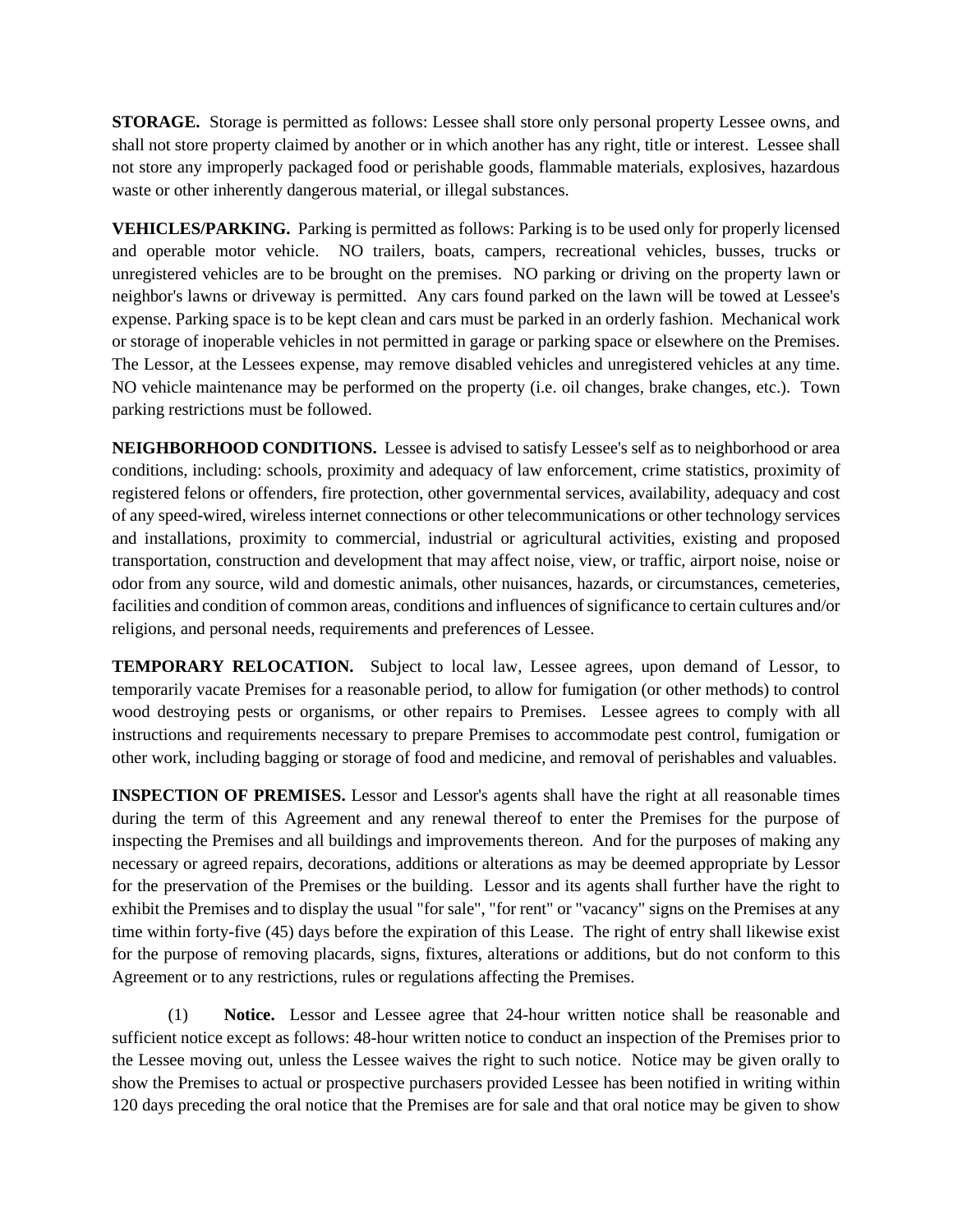the Premises. No notice is required: (i) to enter in case of an emergency; (ii) if the Lessee is present and consents at the time of entry; or (iii) if the Lessee has abandoned or surrendered the Premises. No written notice is required if Lessor and Lessee orally agree to an entry for agreed services or repairs if the date and time of entry are within one week of the oral agreement.

**SIGNS.** Lessee authorizes Lessor to place FOR SALE/LEASE signs on the Premises.

**SUBORDINATION OF LEASE.** This Agreement and Lessee's interest hereunder are and shall be subordinate, junior and inferior to any and all mortgages, liens or encumbrances now or hereafter placed on the Premises by Lessor, all advances made under any such mortgages, liens or encumbrances (including, but not limited to, future advances), the interest payable on such mortgages, liens or encumbrances and any and all renewals, extensions or modifications of such mortgages, liens or encumbrances.

## **EARLY TERMINATION OF LEASE.**

The lease terminates early if:

(1) During the initial term of the lease or any extension thereof, the Lessor may terminate the tenancy on the following grounds:

(a) Serious or repeated violations of the terms and conditions of the lease;

(b) Violation of Federal, State, or local law that imposes obligations on the Lessee in connection with the occupancy or use of the contract unit and the premises;

(c) Criminal activity (as provided in Criminal Activity Section described below);

(d) Non-payment of rent or repeated failure to pay rent in a timely manner;

(e) Any misrepresentation or false statement of information on Lessee's application regardless of whether intentional or negligent;

(f) Interfering with the management of the property;

(g) Causing an undue financial burden on the property; or

(h) Other good cause (as provided in Other Good Cause for Terminating Tenancy Section as described below).

(2) The Lessee terminates the lease with a minimum of \_\_\_\_\_\_\_\_\_\_\_\_\_\_\_\_\_\_\_\_\_\_\_\_\_\_ calendar days written notice after the initial term; or

(3) The Lessor and the Lessee mutually agree to terminate the lease, and subject to any agreed upon terms of a subsequent "Release Agreement".

In addition to any obligations established by Rent Section (4) as described above, in the event of termination by Lessee prior to completion of the original term of this Agreement, Lessee shall also be responsible for lost Rent, rental commissions, advertising expenses, cleaning and painting costs necessary to ready Premises for re-rental.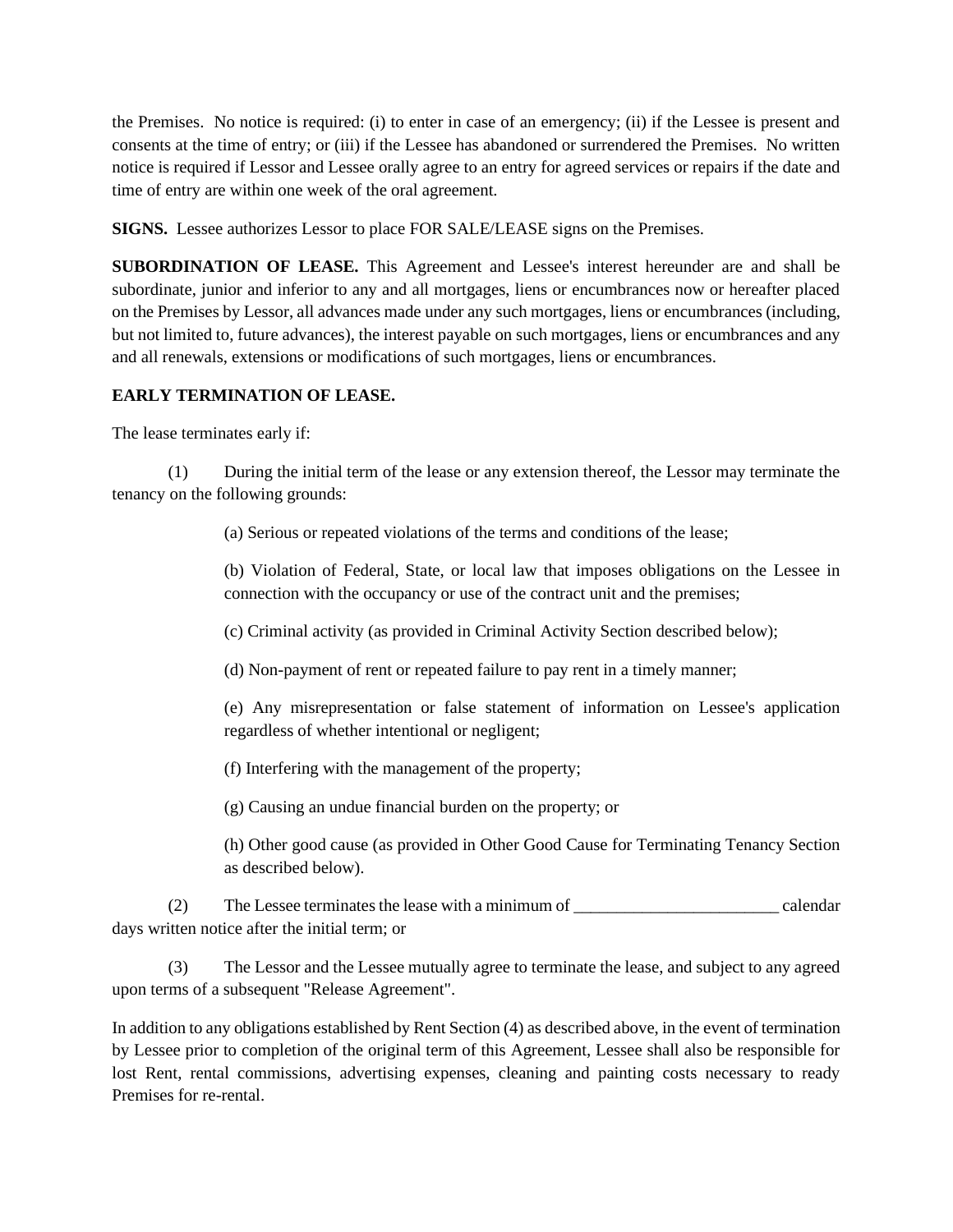**CRIMINAL ACTIVITY.** Any of the following types of criminal activity by the Lessee, any member of the household, a guest or another person under the Lessee's control shall be cause for termination of tenancy.

(1) Any activity including criminal activity that threatens the health, safety or right to peaceful enjoyment of the premises by other residents (including conduct/actions against the Lessor and/or property management staff and/or any agents of Lessor);

(2) Any activity including criminal activity that threatens the health, safety or right to peaceful enjoyment of their residences by persons residing in the immediate vicinity of the premises;

(3) Any violent criminal activity on or off the premises;

(4) Any drug-related criminal activity on or off the premises;

(5) Any other activity which impairs the physical or social environment of the premises;

(6) Illegal use or possession of a controlled substance;

(7) Abuse of alcohol that threatens the health, safety or right to peaceful enjoyment of the premises by other residents;

(8) Interference with management of property.

(9) Criminal activity directly relating to domestic violence, dating violence, sexual assault or stalking engaged in by a member of a Lessee's household or any guest or other person under the Lessee's control shall not be cause for eviction for the Lessee or immediate family member of the Lessee's household who is a victim of domestic violence, dating violence, sexual assault or stalking and as a result Lessee victim could not control or prevent the criminal activity. This exception for victims of domestic violence does not apply to the eviction of a family member who is the perpetrator of the domestic violence or if there is an actual or imminent threat to other residents, the larger community, Lessor/Lessor's agents or persons providing service to the property if the Lessee is not evicted.

The Lessor may terminate the tenancy for criminal activity in accordance with this section if the Lessor determines that the household member/guest has committed the criminal activity, regardless of whether the household member/guest has been arrested or convicted for such activity. In addition, the Lessor may terminate the tenancy if any member of the household is:

(1) Fleeing to avoid prosecution, or custody or confinement after conviction, for a crime, or attempt to commit a crime, that is a felony under the laws of the place from which the individual flees; or

(2) Violating a condition of probation or parole under Federal or State law.

**OTHER GOOD CAUSE FOR TERMINATION OF TENANCY.** During the first year of the initial lease term or anytime during the tenancy, other good cause for termination of tenancy must be something the family did or failed to do. Other good cause includes, but is not limited to:

- (1) Disturbance of neighbors;
- (2) Destruction of property;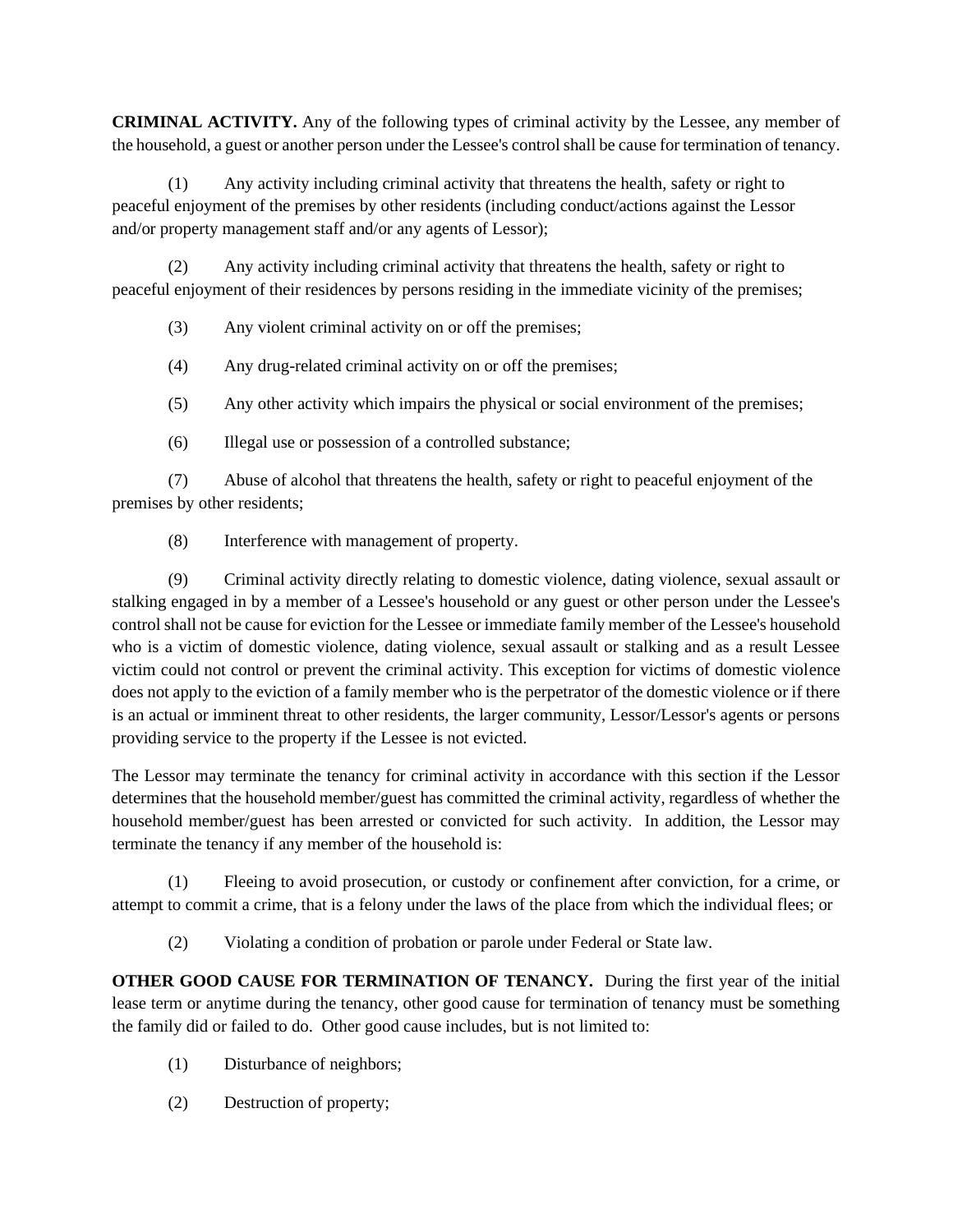(3) Failure to maintain utilities or wasting utilities provided by the Lessor;

(4) Allowing persons not named on the lease to reside in the unit without Lessor's prior written consent;

(5) Living or housekeeping habits that cause damage or present safety concerns to the Lessee, other residents or to the unit or premises or that may otherwise result in minimum housing violations; or

(6) An incident or incidents of actual or threatened domestic violence, dating violence, sexual assault or stalking will not be construed as serious or repeated violations of the lease by the victim or threatened victim of that violence and will not be good cause for terminating a lease held by the victim of such violence.

**EVICTION BY COURT ACTION.** The Lessor may only evict the Lessee from the contract unit by instituting a court action.

**LESSOR TERMINATION NOTICE.** The Lessor must give the Lessee a notice that specifies the grounds for termination of tenancy. The notice of grounds must be given at or before commencement of the eviction action. The notice of grounds may be included in, or may be combined with, any Lessor eviction notice to the Lessee. Lessor eviction notice means a notice to vacate, or a complaint used under State or local law to commence an eviction action.

**LESSEE'S OBLIGATIONS UPON VACATING PREMISES.** Upon the termination of the Agreement, Lessee shall surrender the Premises in as good a state and condition as they were at the commencement of this Agreement, reasonable use and wear and tear thereof and damages by the elements accepted.

(1) Upon the termination of the Agreement, Lessee shall: (i) give Lessor all copies of all keys or opening devices to Premises, including any common areas; (ii) vacate and surrender the Premises to Lessor, empty of all persons; (iii) vacate any/all parking and/or storage space; (iv) clean and deliver Premises as specified in Lessee's Obligations Upon Vacating Premises Section (2) below, to Lessor in the same condition as referenced in Maintenance and Repair; Rules Section above; (v) remove all debris; (vi) give written notice to Lessor of Lessee's forwarding address.

(2) Right to Pre-Move-Out Inspection and Repairs as follows: (i) After giving or receiving notice of termination of a tenancy, or before the end of a lease, Lessee has the right to request an inspection on Premises take place prior to termination of the lease or rental. If Lessee requests such an inspection, Lessee shall be given an opportunity to remedy identified deficiencies prior to termination, consistent with the terms of this Agreement. (ii) Any repairs or alternations made to the premises as a result of this inspection (collectively "Repairs") shall be made at Lessee's expense. Repairs may be performed by Lessee or through others, who have adequate insurance and licenses and are approved by Lessee. The work shall comply with applicable law, including governmental permit inspection and approval requirements. Repairs shall be performed in a good, skillful manner with materials of quality and appearance comparable to existing materials. It is understood that exact restoration of appearance or cosmetic items following all repairs may not be possible. (iii) Lessee shall: (a) obtain receipts for Repairs performed by others; (b) prepare a written statement indicating the Repairs performed by Lessee and the date of such Repairs; and (c) provide copies of receipts and statements to Lessor prior to termination.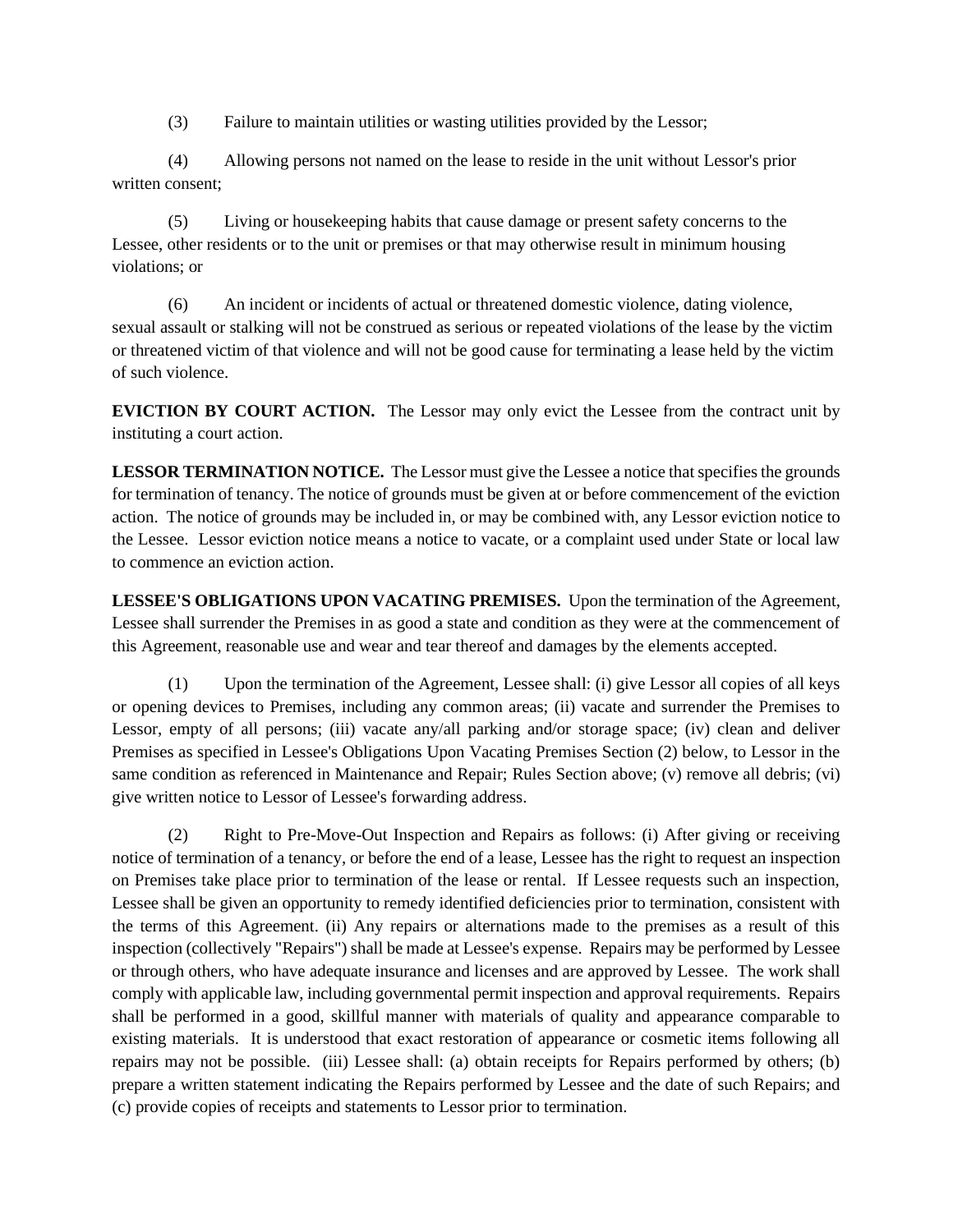**PETS.** Pets are not allowed at the Premises without the express written consent of Lessor. No animal that is undomesticated or that is considered illegal according to federal, state or local law will be tolerated at the Premises. Lessee will be responsible for any possible damage caused by an authorized or unauthorized pet, including but not limited to: damage to house (and yard) caused by urination/defecation, pests brought into the property on or by the animal, damage to the house, yard or third parties caused by actions of the pet (scratching, clawing, biting, etc.), or any claims brought by a third party due to the animal.

**QUIET ENJOYMENT.** Lessee, upon payment of all of the sums referred to herein as being payable by Lessee and Lessee's performance of all Lessee's agreements contained herein and Lessee's observance of all rules and regulations, shall and may peacefully and quietly have, hold and enjoy said Premises for the term hereof.

**INDEMNIFICATION.** Lessor shall not be liable for any damage or injury of or to the Lessee, Lessee's family, guests, invitees, agents or employees or to any person entering the Premises or the building of which the Premises are a part or to goods or equipment, or in the structure or equipment of the structure of which the Premises are a part, and Lessee hereby agrees to indemnify, defend and hold Lessor harmless from any and all claims or assertions of every kind and nature.

**DEFAULT.** If Lessee fails to comply with any of the material provisions of this Agreement, other than the covenant to pay rent, or of any present rules and regulations or any that may be hereafter prescribed by Lessor, or materially fails to comply with any duties imposed on Lessee by statute, within seven (7) days after delivery of written notice by Lessor specifying the non-compliance and indicating the intention of Lessor to terminate the Lease by reason thereof, Lessor may terminate this Agreement.

(1) **Acceleration.** If Lessee fails to pay rent when due and the default continues for seven (7) days thereafter, Lessor may, at Lessor's option, declare the entire balance of rent payable hereunder to be immediately due and payable and may exercise any and all rights and remedies available to Lessor at law or in equity or may immediately terminate this Agreement.

**JOINT AND INDIVIDUAL OBLIGATIONS.** If there is more than one Lessee, each one shall be individually and completely responsible for the performance of all obligations of Lessee under this Agreement, jointly with every other Lessee, and individually, whether or not in possession.

**ABANDONMENT.** If at any time during the term of this Agreement Lessee abandons the Premises or any part thereof, Lessor may, at Lessor's option, obtain possession of the Premises in the manner provided by law, and without becoming liable to Lessee for damages or for any payment of any kind whatsoever. Lessor may, at Lessor's discretion, as agent for Lessee, relet the Premises, or any part thereof, for the whole or any part thereof, for the whole or any part of the then unexpired term, and may receive and collect all rent payable by virtue of such reletting, and, at Lessor's option, hold Lessee liable for any difference between the rent that would have been payable under this Agreement during the balance of the unexpired term, if this Agreement had continued in force, and the net rent for such period realized by Lessor by means of such reletting. If Lessor's right of reentry is exercised following abandonment of the Premises by Lessee, then Lessor shall consider any personal property belonging to Lessee and left on the Premises to also have been abandoned, in which case Lessor may dispose of all such personal property in any manner Lessor shall deem proper and Lessor is hereby relieved of all liability for doing so.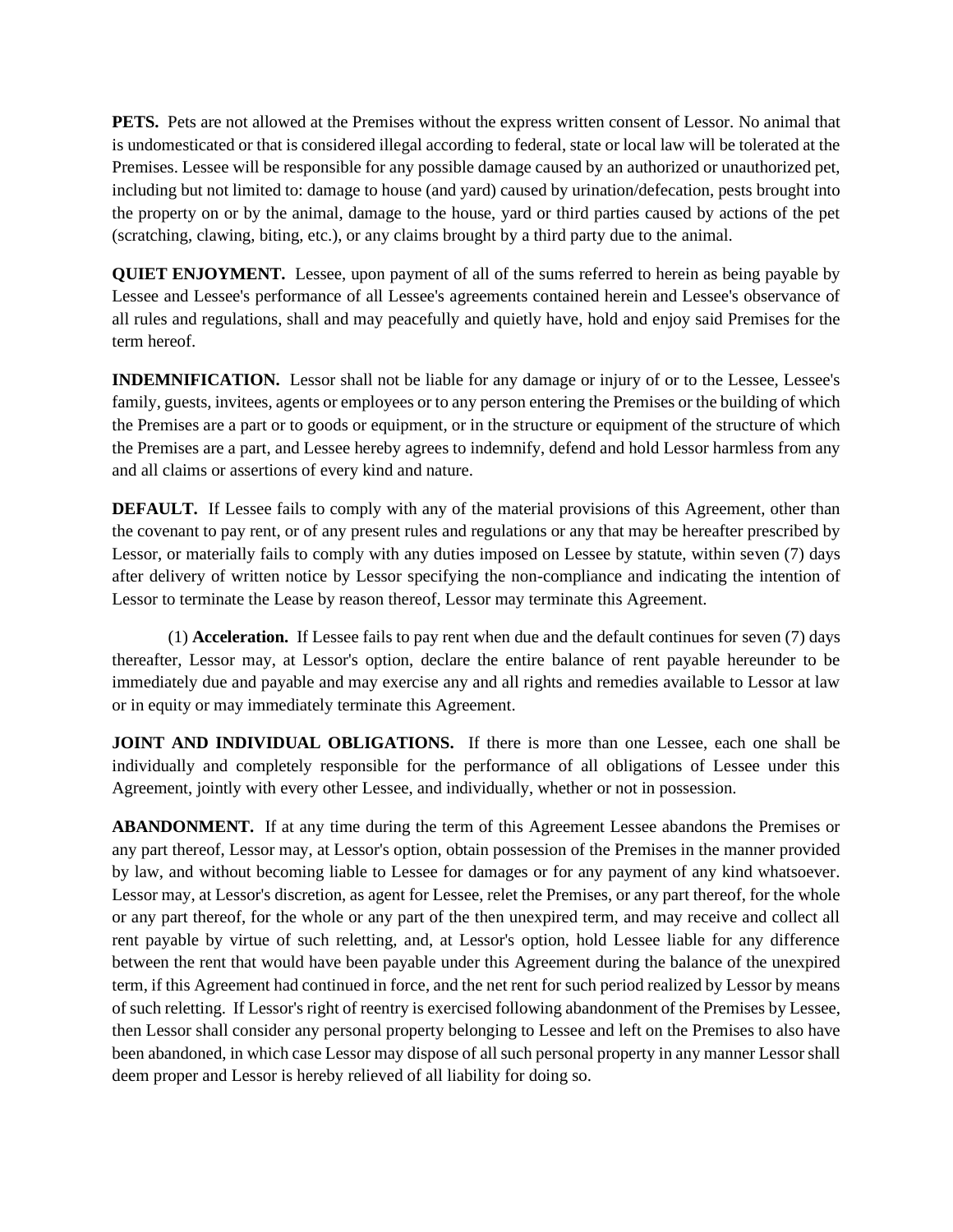**ATTORNEYS' FEES.** Should it become necessary for Lessor to employ an attorney to enforce any of the conditions or covenants hereof, including the collection of rentals or gaining possession of the Premises, Lessee agrees to pay all expenses so incurred, including a reasonable attorneys' fee.

WAIVER. The waiver of any breach shall not be construed as a continuing waiver of the same or any subsequent breach.

**NOTICE.** Notices may be served at the following addresses, or at any other location subsequently designated:

**If to Lessor:** \_\_\_\_\_\_\_\_\_\_\_\_\_\_\_\_\_\_\_\_\_\_\_\_

**If to Lessee:** \_\_\_\_\_\_\_\_\_\_\_\_\_\_\_\_\_\_\_\_\_\_\_\_

\_\_\_\_\_\_\_\_\_\_\_\_\_\_\_\_\_\_\_\_\_\_\_\_

**RECORDING OF AGREEMENT.** Lessee shall not record this Agreement on the Public Records of any public office. In the event that Lessee shall record this Agreement, this Agreement shall, at Lessor's option, terminate immediately and Lessor shall be entitled to all rights and remedies that it has at law or in equity.

\_\_\_\_\_\_\_\_\_\_\_\_\_\_\_\_\_\_\_\_\_\_\_\_, \_\_\_\_\_\_\_\_\_\_\_\_\_\_\_\_\_\_\_\_\_\_\_\_ \_\_\_\_\_\_\_\_\_\_\_\_\_\_\_\_\_\_\_\_\_\_\_\_

**LESSEE REPRESENTATIONS; CREDIT.** Lessee warrants that all statements in Lessee's rental application are accurate. Lessee authorizes Lessor and Broker(s) to obtain Lessee's credit report periodically during the tenancy in connection with the modification or enforcement of this Agreement. Lessor may cancel this Agreement: (i) before occupancy begins; (ii) upon disapproval of the credit report(s); or (iii) at any time upon discovering that information in Lessee's application is false. A negative credit report reflecting on Lessee's record may be submitted to a credit reporting agency if Lessee fails to fulfill the terms of payment and other obligations under this Agreement.

**GOVERNING LAW.** This Agreement shall be governed, construed and interpreted by, through and under the Laws of the State of  $\cdot$ 

**SEVERABILITY.** If any provision of this Agreement or the application thereof shall, for any reason and to any extent, be invalid or unenforceable, neither the remainder of this Agreement nor the application of the provision to other persons, entities or circumstances shall be affected thereby, but instead shall be enforced to the maximum extent permitted by law.

**BINDING EFFECT.** The covenants, obligations and conditions herein contained shall be binding on and inure to the benefit of the heirs, legal representatives, and assigns of the parties hereto.

**DESCRIPTIVE HEADINGS.** The descriptive headings used herein are for convenience of reference only and they are not intended to have any effect whatsoever in determining the rights or obligations of the Lessor or Lessee.

**CONSTRUCTION.** The pronouns used herein shall include, where appropriate, either gender or both, singular and plural.